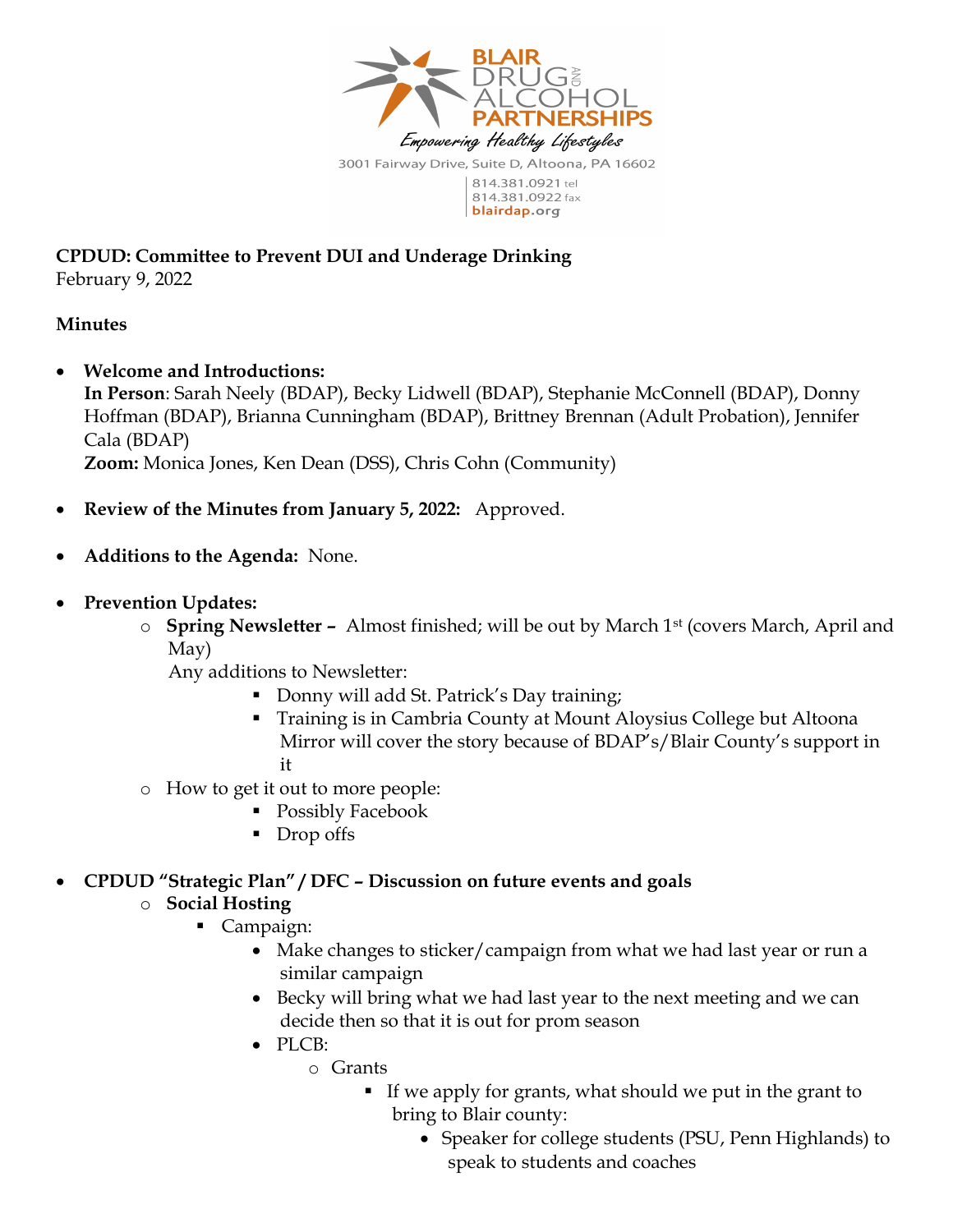- DUI trainings (speakers, hot topics)
- Bring someone in for town hall on underage drinking/alcohol
- SAP networking day
- DUI billboards
- Compliance checks-do we do in Blair County? If so, who does those?
	- o PLCB has someone who does it; used to have students under 21 try to purchase alcohol
	- o If we do it, what are the repercussions for seller?
		- Cannot be fined
		- Scare tactic
- Increasing activity may increase involvment
- Response to invite sent to Juvenile Probation
	- John responded and said he would copy Stephan on email
		- o Sarah hasn't heard from Stephan at all-he would be the one to come talk about underage issue
- Remind distributors to ask for ID  $-$ 
	- Need to create a letter/brochure;
		- o Becky will create a draft
		- o Jen can distribute when she's out
		- o Add ways to detect fake IDs
		- o Can do this along with sticker shock
- List of breweries, wineries, distilleries and distributors
	- Machel sent list of new breweries and stated "no distilleries in Blair county"
		- o List did not include distributors
			- Quick google search showed at least 3 distilleries
			- Running list of distributors, distilleries, breweries, wineries, etc., in Blair County
				- Donny will start list
			- Focus more on Sheetz and places where underage kids will attempt to purchase
			- If Sheetz will not cooperate/do the sticker shock
				- At least send letter with information
				- Post something on bulletin board
- "Talk, they hear you," Campaign Updates
	- o Donny will be meeting with Margie from Lamar to decide on 2-3 different billboards, as well as radio and tv ads for each
	- o Will have update for next meeting
- Blair County DUI Task Force/DUI Details:
	- o 2021 DUI -any more data received
		- Sarah-280 DUIs 2021;
		- January-still missing about 5-6 departments but 20 DUIs
		- Detail this weekend
		- Detail for St. Patty's Day